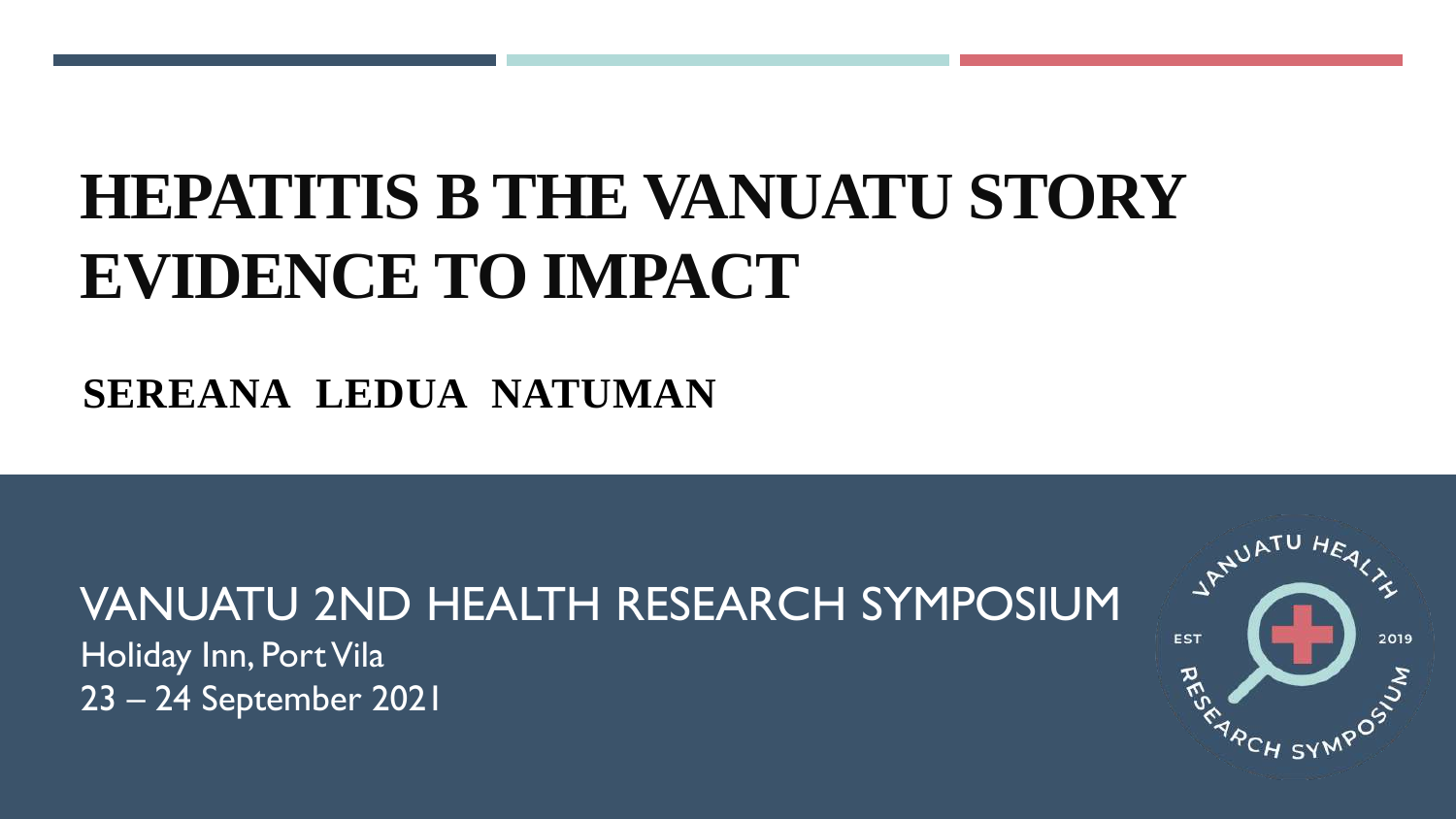## **OVERVIEW**

- Introduction
- Background
- What Medical Dept has done to date
- Aim and objectives
- Methodology
- Results
- Discussion
- Limitations
- Next steps/Conclusion

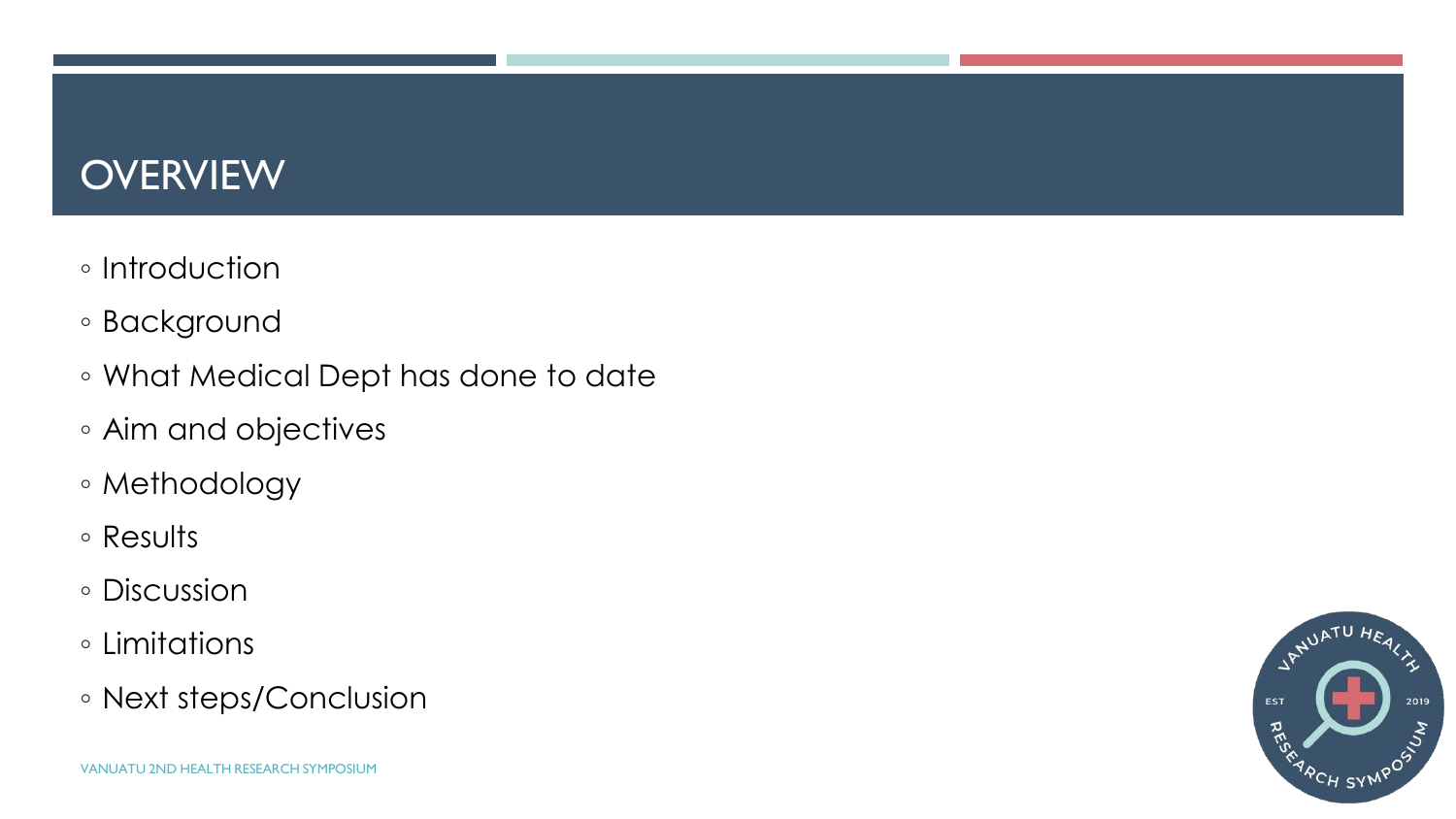## INTRODUCTION

Hepatitis B- a double stranded DNA virus<sup>1</sup>

- Means of transmission Parenterally, sexual contact, infected mother to child, horizontal transmission<sup>1</sup>
- Complications Cirrhosis and hepatocellular carcinoma <sup>1</sup>
- $\circ$  Global statistics 350M worldwide infected carrier, 1 million deaths<sup>1</sup>

| <b>Time of exposure</b> | <b>Risk of chronic infection</b> | <b>Risk of CLD or HCC</b>                          |
|-------------------------|----------------------------------|----------------------------------------------------|
| At birth                | $90\%$                           | 50% of male carriers and 14%<br>of female carriers |
| Childhood               | $30\%$                           | $5 - 10%$                                          |
| Adulthood               | $<$ 5%                           | $1 - 2%$                                           |

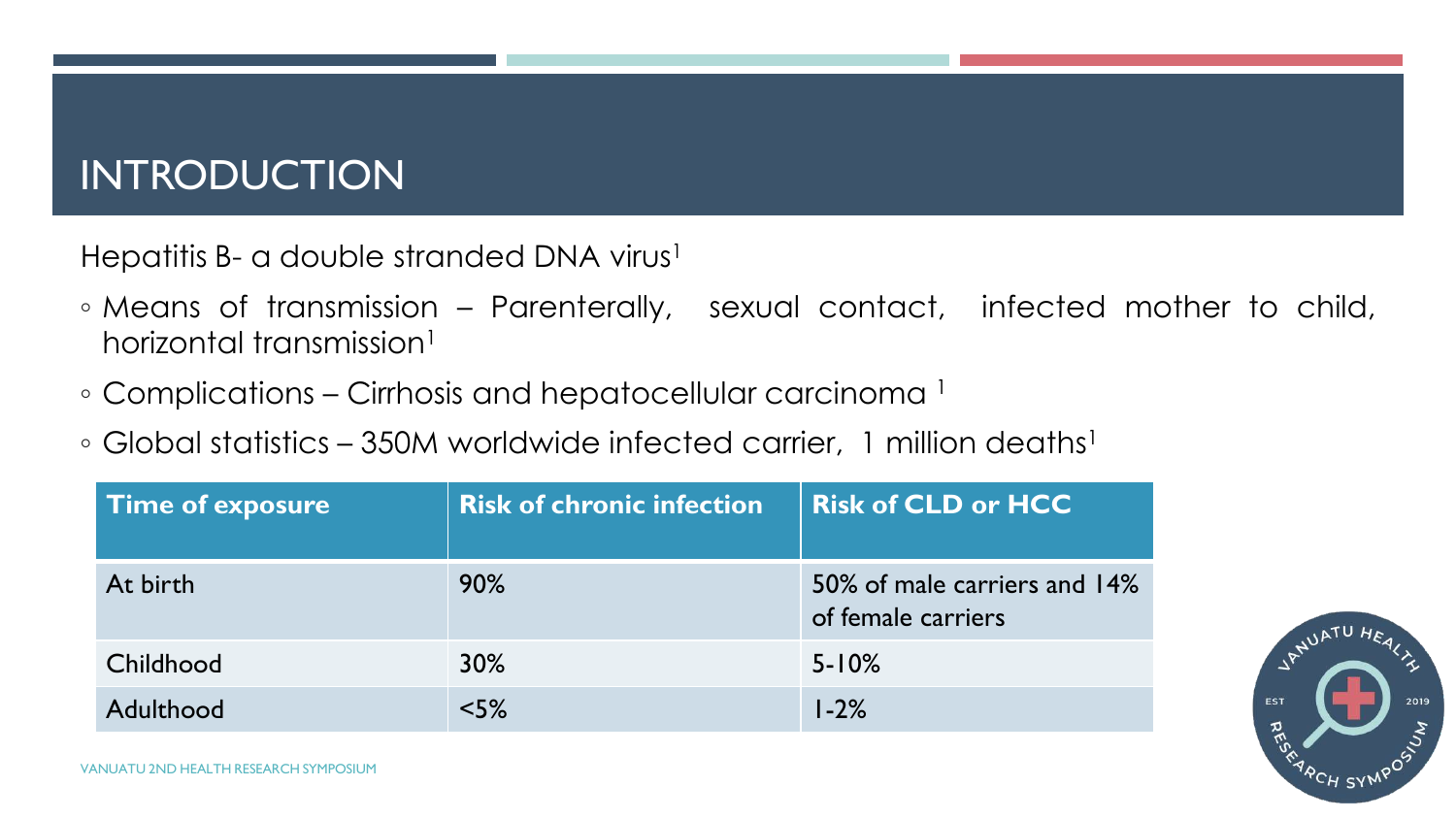## SUMMARY OF RESULTS FROM "ANTENATAL SERIOLOGY-THE NEED FOR HEPATITIS B SCREENING"

| <b>Women delivering at VCH in 2013</b>                  | 3036 screened                                                                                        |
|---------------------------------------------------------|------------------------------------------------------------------------------------------------------|
| HBsAg screening                                         | 259 (only 9%) screened, None were<br>referred to the medical team for<br>follow up<br>12% prevalence |
| Prevalence of HBsAg donor blood<br>over 20 month period | 14.2% prevalence this is from a total<br>of 1685 individuals screened                                |

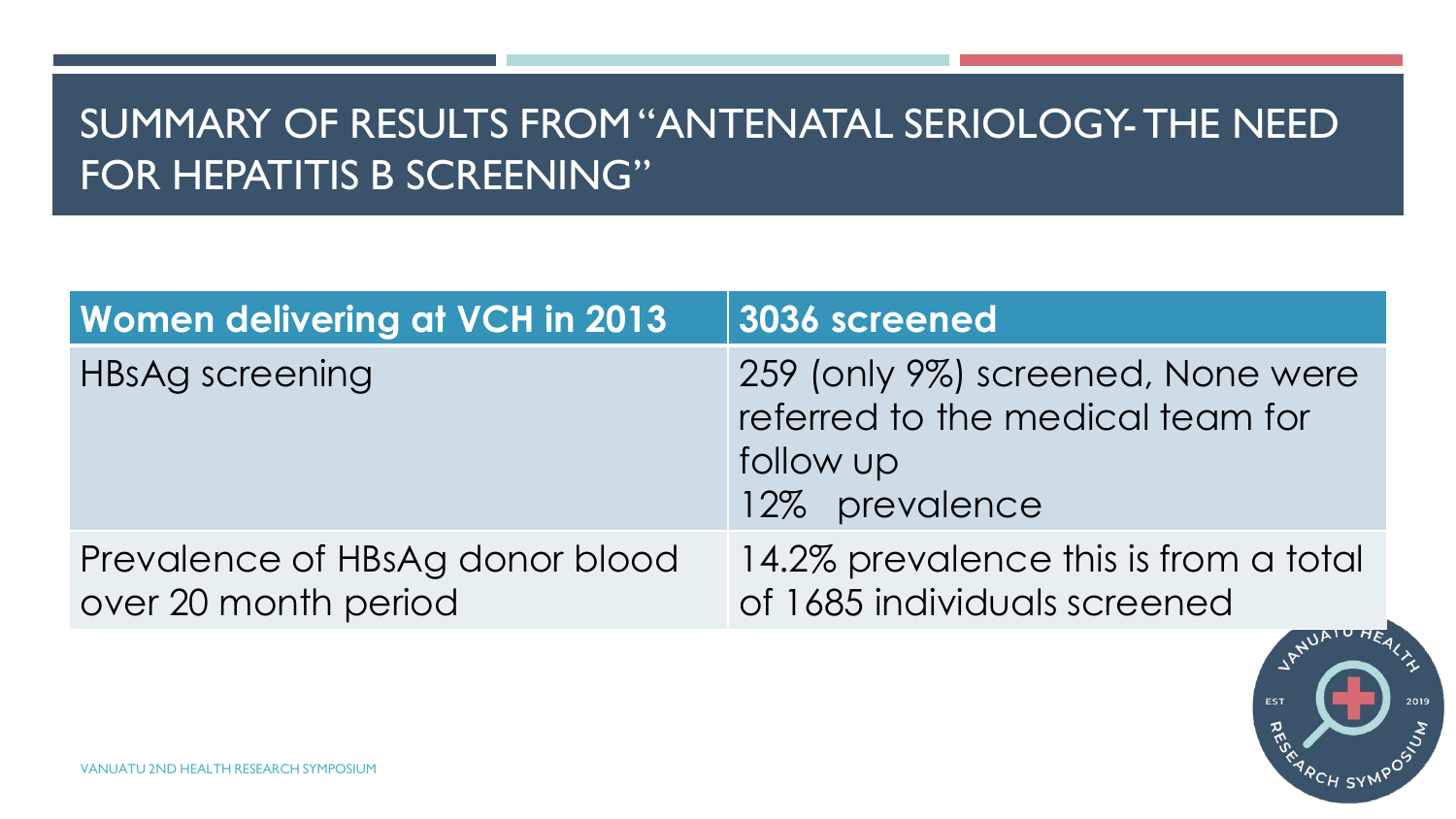## WHAT HAS HAPPENED SINCE THE 2013 STUDY

- Proper registration of all Hepatitis B positive cases that are seen by the medical team
- Developed HBsAg treatment guideline
- Addition of the anti-viral therapy into the NEDL-Tenofovir
- Rolling out Tenofovir treatment to Lenekel Hospital, NPH, Lolowai Hospital and Norsup Hospital
- Addition of HBV DNA into the test panel available at VCH
- Addition of Alpha feto Protein into the test panel available at VCH
- Starting treatment on Antenatal positive mothers
- Addition of Hepatitis B treatment guideline into the "Vanuatu treatment guideline" phone app

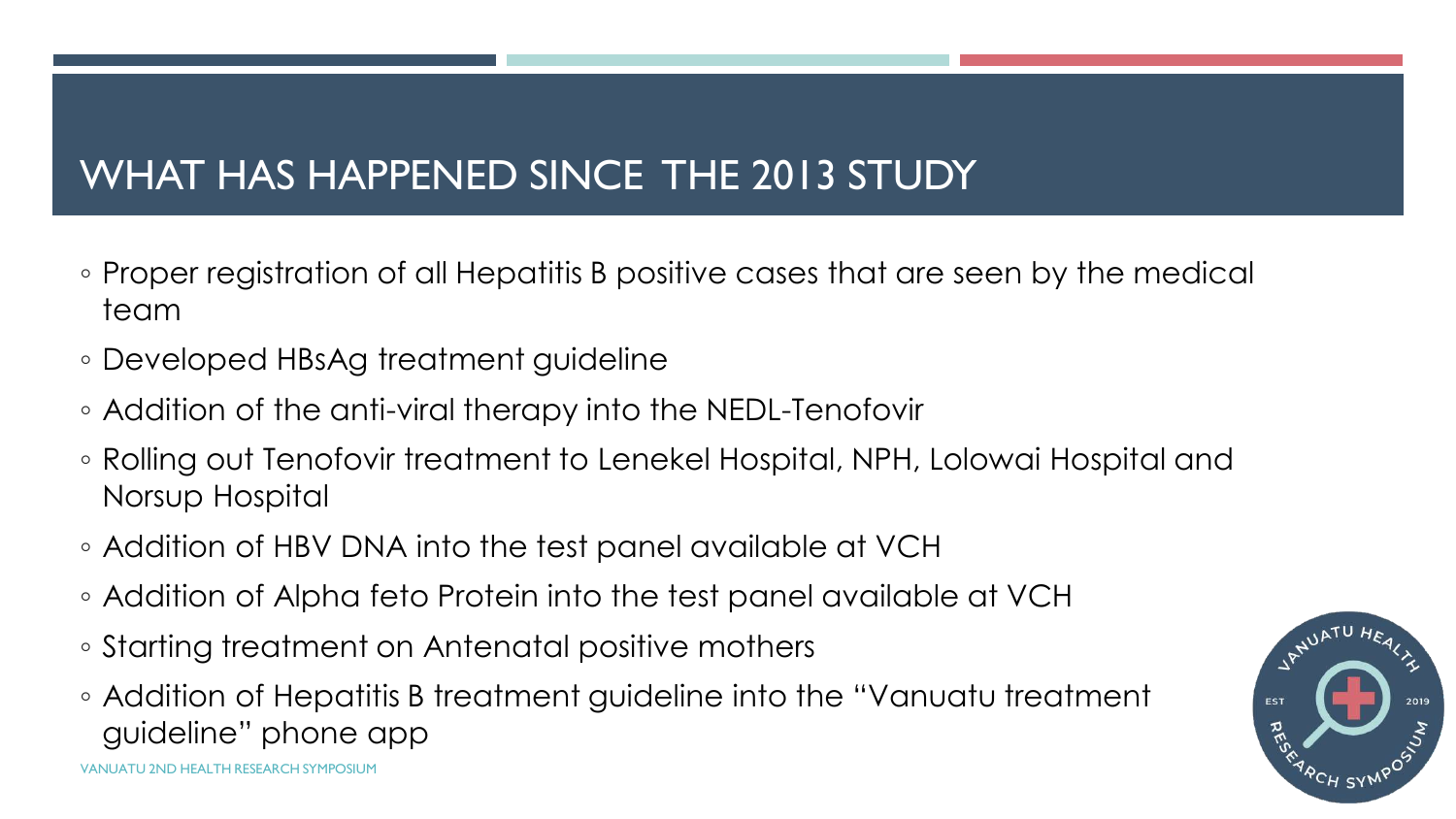## AIM AND OBJECTIVE

## **AIM:**

To determine the prevalence of hepatitis B among women visiting the antenatal clinic at VCH in 2020

To determine if the testing rate has improved

## **OBJECTIVES:**

◦ To estimate the burden of disease due to hepatitis B in Vanuatu

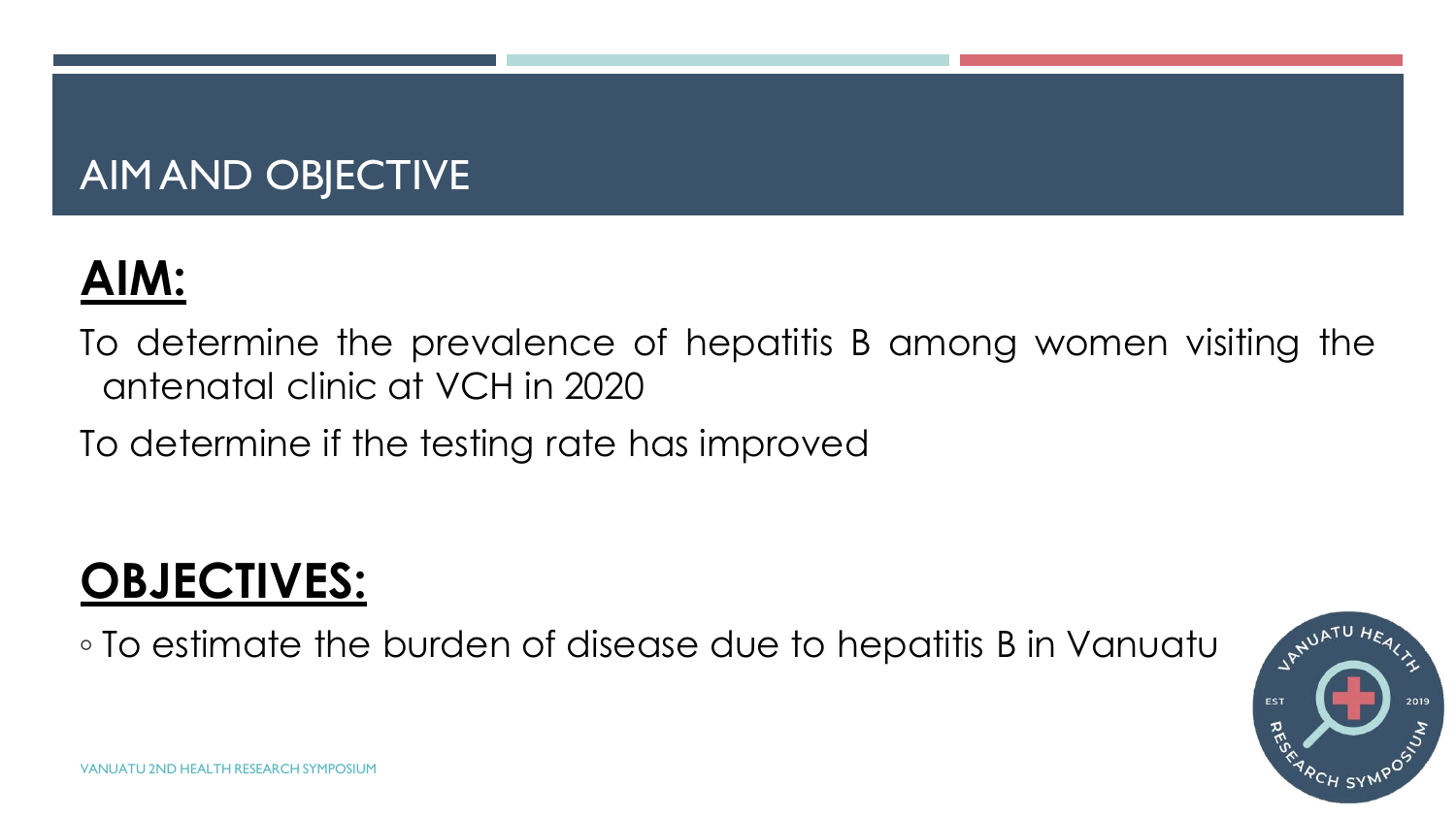## METHODOLOGY

◦ **Study Type**- Retrospective study

Inclusion:

- All expectant mothers whom received Antenatal care at VCH from Jan 2020 to August 2021 and whom had screening blood done
- Blood donor Jan 2020 To August 2021

Exclusion:

- Expectant mothers who had no ANC
- Expectant mothers who had ANC but no screening blood done.

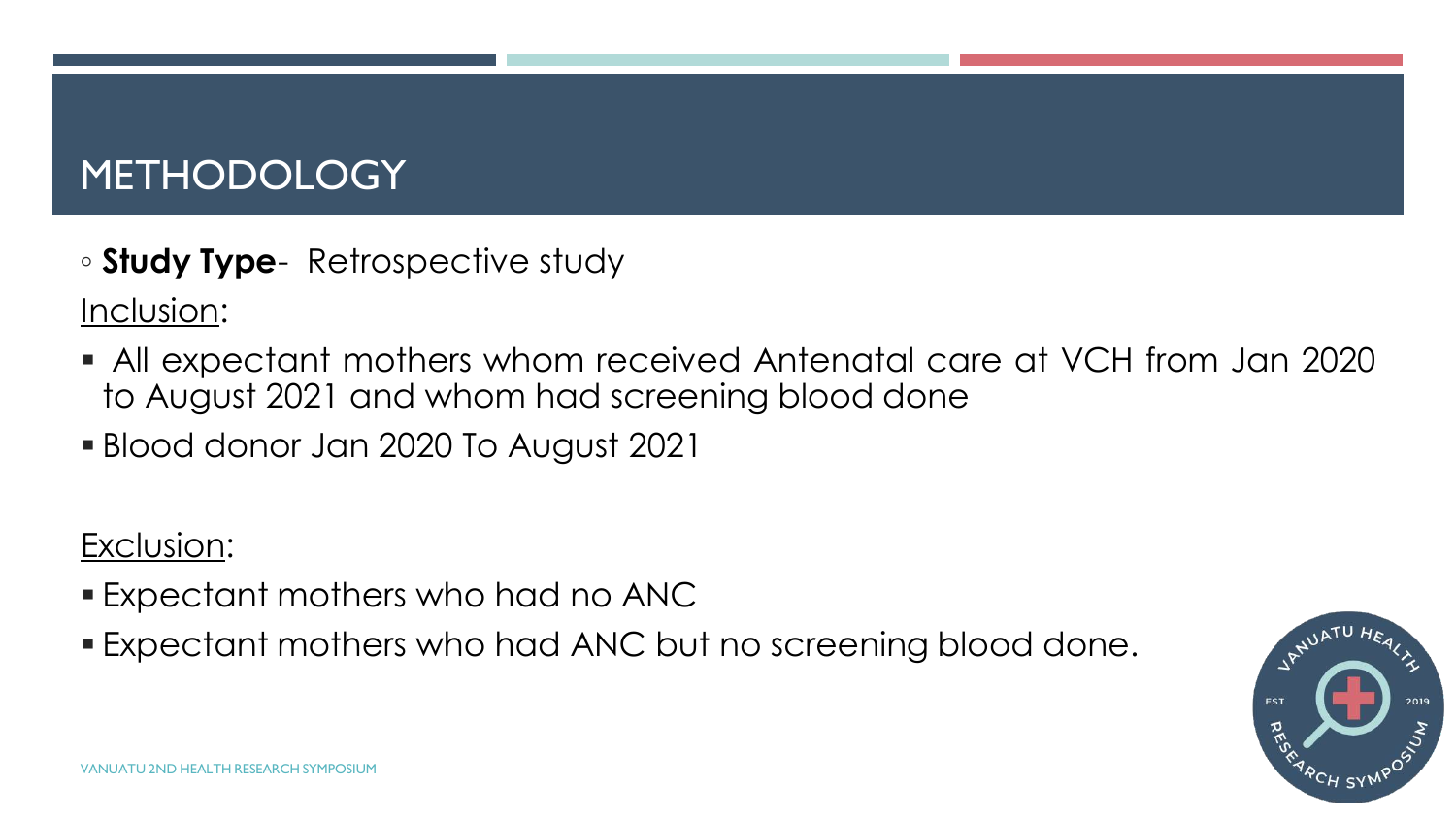### RESULTS

#### ANC

Total ANC Patient= 4,449

Total No. patients tested- 2,933

Testing rate- 66%

Prevalence of Heaptitis B positive in pregnant women= 7%

#### BLOOD DONORS

Total tested- 1204

Total Positive= 115

Prevalence of Hepatitis B positive blood donors= 10%

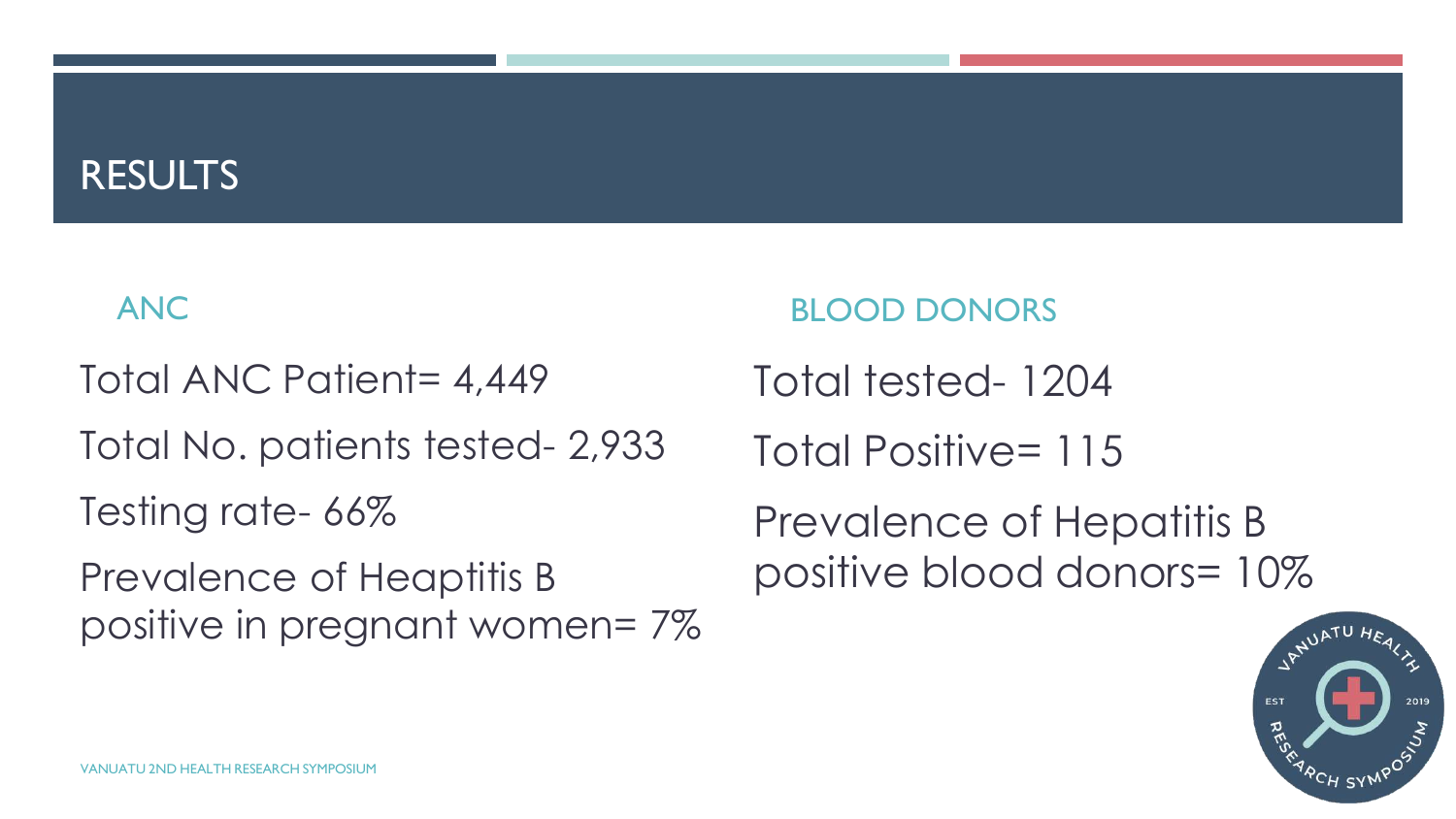## **DISCUSSION**

- 1. Antenatal screening for Hepatitis B has improved from 9% (2013) to 66% (2020)
- 2. The rate of Hepatitis B prevalence is lesser then in 2020, however still high
- 3. Additional research is needed to determine the true Hepatitis B rate in Vanuatu, Prevalence of CLD and HCC and also to determine outcome from Tenofovir and treating Antenatal positive mums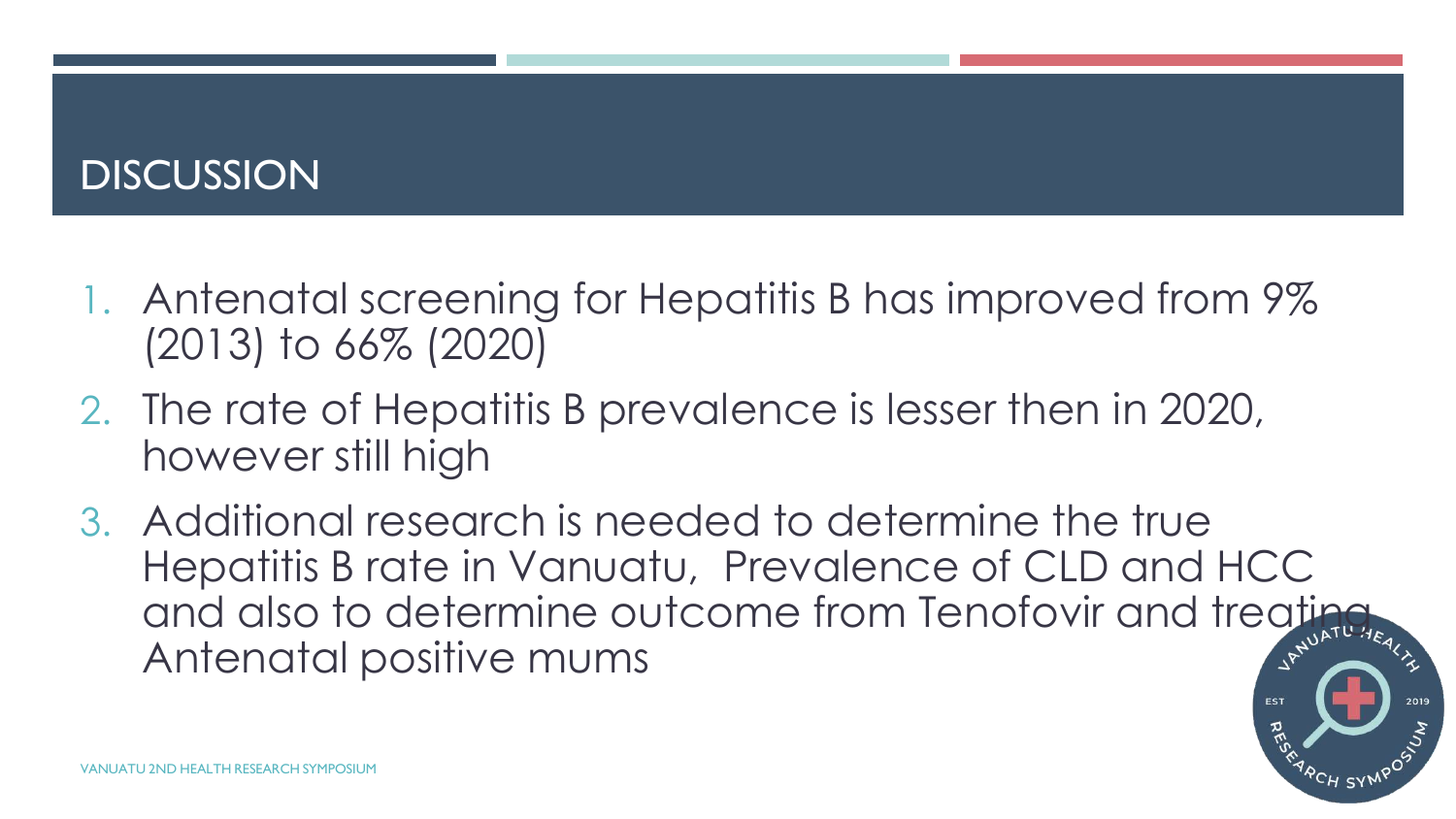## CAUSES OF LACK OF SCREENING

- 1. Busy clinic
- 2. Lack of staff

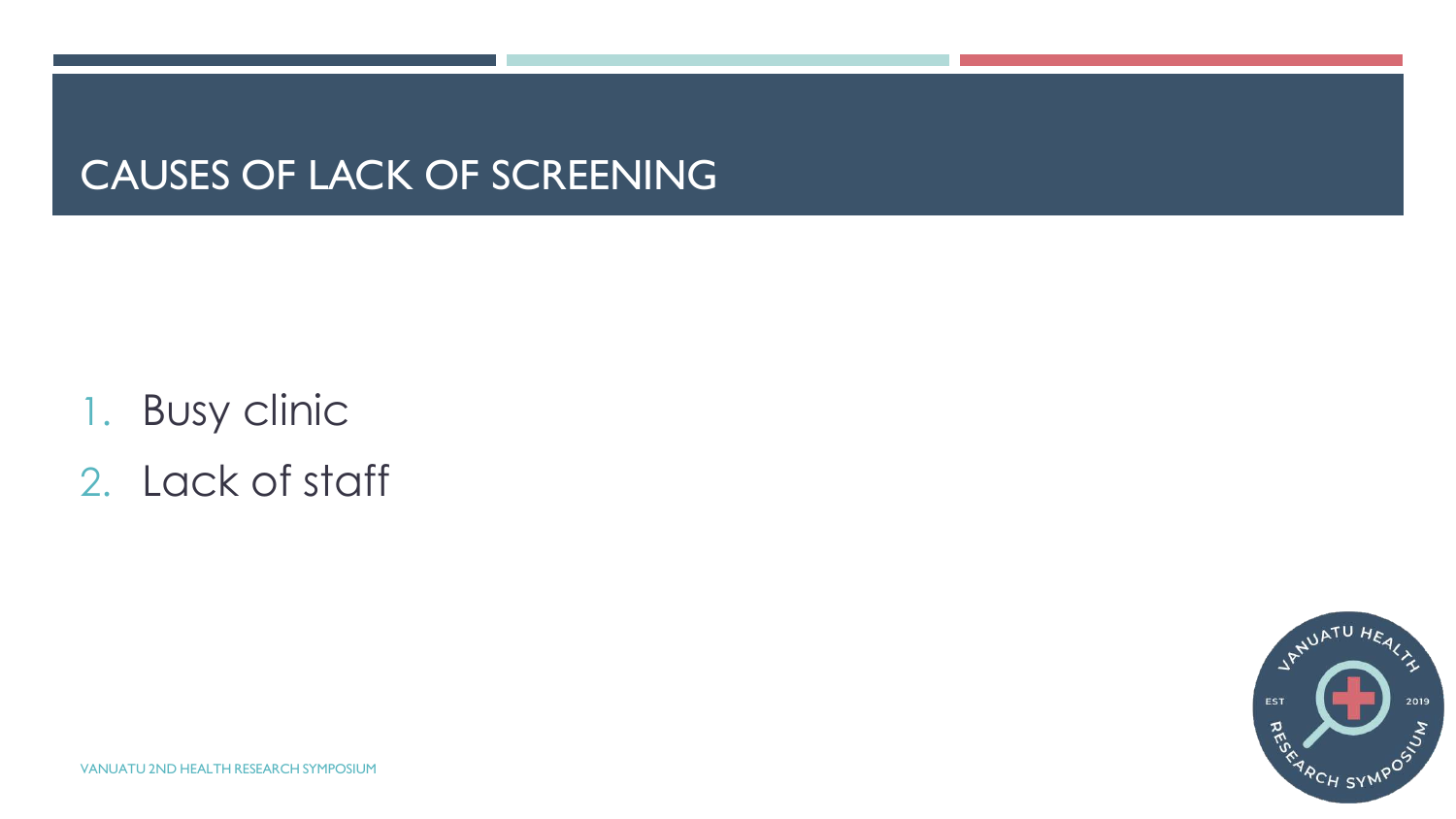## NEXT STEPS/SOLUTIONS/CONCLUSION

- Improve Hepatitis B vaccination rate especially 1<sup>st</sup> dose and also completion of all 3 doses
- Refer ALL Hepatitis B positive patients to medical clinic to initiate Hepatitis B treatment and follow up if need be
- **Possibility of vaccinating All ANC women who have not had a** hepatitis b vaccination
- More research in Hepatitis B, its complications and treatment in order to improvie services